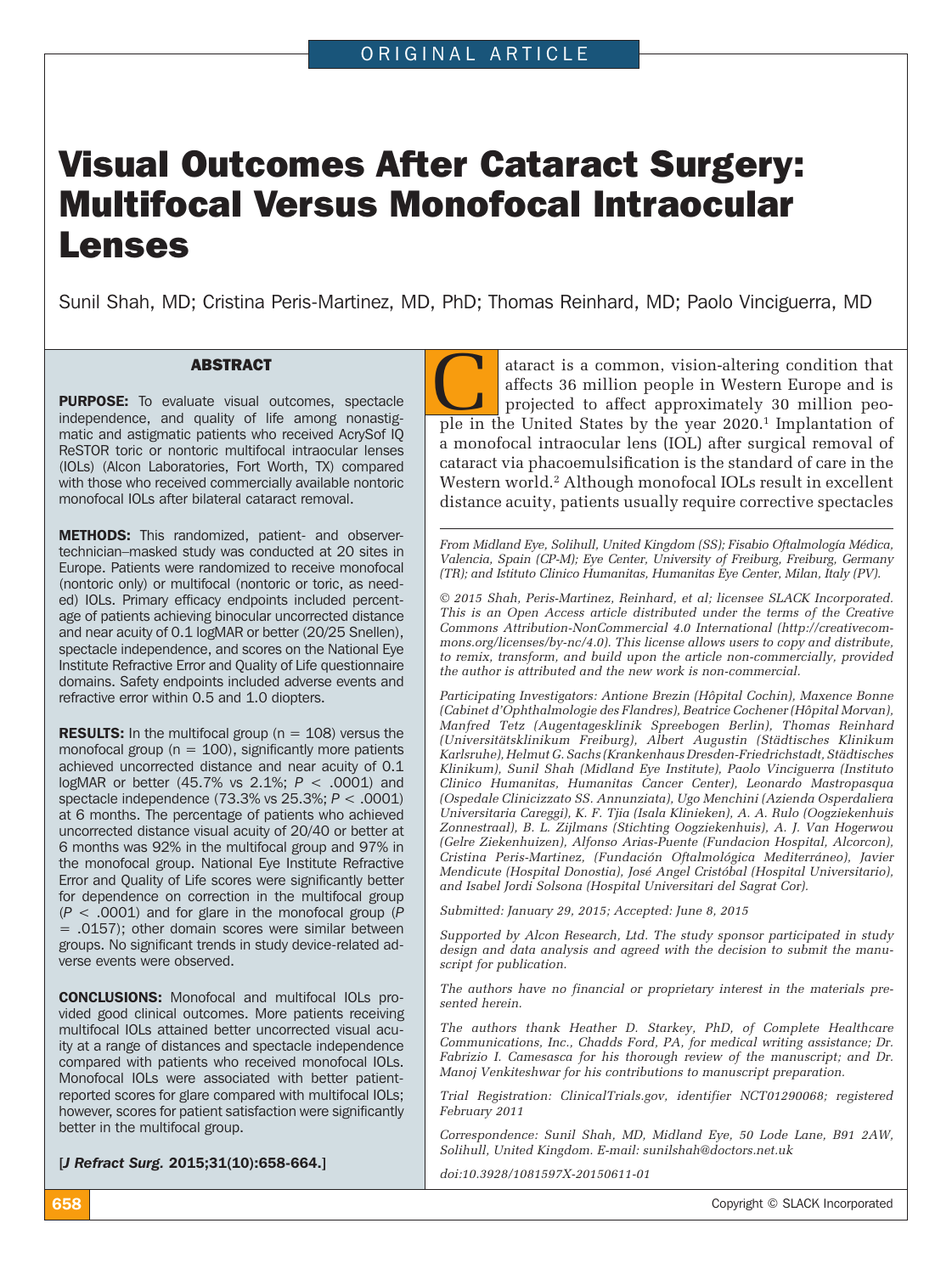for vision at near and intermediate distances and residual astigmatic error, if any.<sup>3,4</sup> Astigmatism should be managed during cataract surgery and IOL implantation to minimize postoperative dependence on spectacles.<sup>5</sup> Incomplete restoration of visual acuity in patients implanted with monofocal or multifocal IOLs has been associated with limiting factors contributing to quality of life, such as reading and maintaining hobbies that require near vision.<sup>6</sup>

Multifocal IOLs could decrease patients' need for spectacles by providing good vision across a range of distances (near, intermediate, and far). Newer multifocal IOL designs improve patient vision and achieve acceptable patient satisfaction.7 The AcrySof IQ ReSTOR (Alcon Laboratories, Fort Worth, TX) is a commercially available multifocal IOL for primary implantation in the capsular bag of the eye for visual correction of aphakia secondary to removal of a cataractous lens.<sup>8-10</sup> This IOL combines a central apodized diffractive region for enhanced near vision, surrounded by a refractive region for distance vision. The AcrySof IQ Re-STOR toric IOL is a multifocal IOL that can address corneal astigmatism.5

The goal of this study was to evaluate and compare visual outcomes, spectacle independence, and patient vision-related quality of life following bilateral implantation of either commercially available monofocal IOLs or AcrySof IQ ReSTOR multifocal IOLs among patients undergoing cataract surgery.

#### PATIENTS AND METHODS

#### **STUDY DESIGN**

This was a phase 4 prospective, randomized, patient- and observer-technician–masked, comparative, 6-month follow-up study conducted in 20 centers in France, Germany, Italy, the Netherlands, Spain, and the United Kingdom between April 2011 and October 2012 (ClinicalTrials.gov Identifier: NCT01290068). The study protocol was approved by the ethics committees of all study centers, and the study was performed in compliance with the tenets of the Declaration of Helsinki. Informed consent was provided by all patients before study entry.

# **PATIENTS**

Study participants, aged 21 years or older, were previously diagnosed as having bilateral age-related cataracts and planned cataract removal using phacoemulsification with subsequent IOL implantation. Eligible patients were either nonastigmatic or were astigmatic with preoperative regular corneal astigmatism of 2.5 diopters (D) or less, with otherwise healthy eyes, and were available to undergo cataract removal in the second eye 6 weeks

or less after the first eye surgery. Additionally, it was required that both eyes meet qualification criteria for onlabel implantation of the AcrySof IQ ReSTOR family of IOLs. Key exclusion criteria included previous corneal surgery or corneal reshaping, corneal abnormalities, conditions or diseases that contraindicated implantation of a toric IOL, or planned multiple procedures during phacoemulsification and IOL implantation surgery.

## **TREATMENT**

Patients were randomized to receive either AcrySof IQ ReSTOR multifocal IOLs (nontoric or toric as required) or commercially available monofocal IOLs (nontoric only) on the date of the first operative visit before surgery in the first eye to be treated; patients were to receive bilateral implantation of either multifocal or monofocal aspheric IOLs. Patients in the multifocal IOL group received toric or nontoric models based on the magnitude of preoperative corneal astigmatism; patients in the monofocal IOL group received nontoric IOLs only. A web-based calculator that accounted for predicted IOL power as evaluated by biometry, preoperative keratometric values, surgically induced astigmatism, and incision placement was used to determine whether toric or nontoric IOLs were needed for patients receiving multifocal IOLs. If the calculator determined that a patient required a toric IOL, it also established the alignment. Cataract extraction and IOL implantation were performed according to the participating clinics' standard methods. Postoperative medications were provided to all patients according to the clinics' standard of care following routine cataract removal.

#### Efficacy Endpoints and Assessments

The three primary efficacy endpoints were percentage of patients achieving binocular uncorrected distance visual acuity and uncorrected near visual acuity 0.1 logMAR or better (20/25 Snellen); spectacle independence (ie, not using or prescribed spectacles) at all distances; and National Eye Institute Refractive Error and Quality of Life instrument score (NEI RQL-42; range: 0 to 100 [higher score indicates a better outcome] $]$ <sup>11</sup> in five dimensions: near vision, activity limitations, dependence on refractive correction (ie, glasses, bifocal lenses, magnifier, contact lenses), $12$  appearance, and satisfaction with correction.

The secondary efficacy endpoint was the cost of spectacles. An additional eight nonprimary NEI RQL-42 dimensions (clarity of vision, expectation, far vision, diurnal fluctuation, glare, symptoms [eg, burning, itching, aching, dryness $]$ ,<sup>12</sup> worry, and suboptimal correction) were assessed as exploratory endpoints.

Visual acuity testing was performed at far (4 m), near (40 cm), and intermediate (60 cm) distances using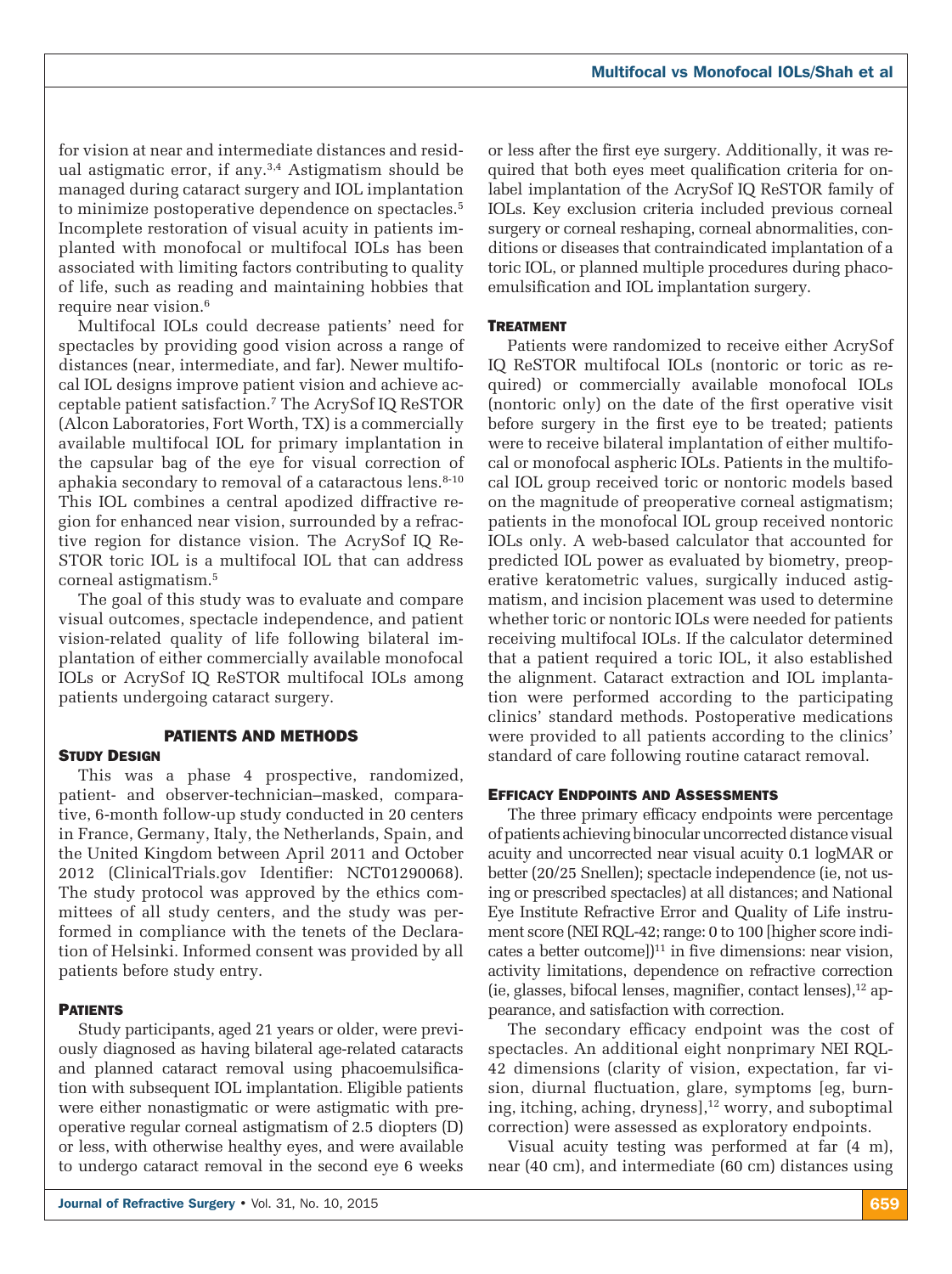



**Figure 1.** Patient disposition.  $AE =$  adverse event;  $IOL = intraocular lens; ITT = intent$ to-treat; monofocal  $IOL = commercially \, a$ vailable nontoric IOLs; multifocal IOL = AcrySof IQ ReSTOR nontoric or toric IOLs (Alcon Laboratories, Fort Worth, TX).

Early Treatment of Diabetic Retinopathy Study (ETDRS) charts at 100% contrast. Actual logMAR visual acuity was calculated using baseline logMAR visual acuity (the last line from which the patient correctly read 1 or more letters) and the number of letters read incorrectly.

Lens information (model, diopter power, and serial number) was documented separately from case report forms and was masked throughout the study to patients and the observer-technicians who measured visual acuity and refraction. Ophthalmologists performing IOL implantation were not masked.

#### Safety Assessments

The incidence rates of adverse events, including surgical reintervention such as IOL replacement, explantation, or repositioning, were recorded intraoperatively and at postoperative day 1 and months 1, 3, and 6. Achievement of postoperative refractive error greater than 0.50 D and greater than 1.0 D at 6 months was also assessed.

#### Data Analysis and Statistics

Efficacy endpoints were analyzed in the intent-totreat population, defined as all patients who were randomized to a treatment group and to whom the randomized IOL was presented or implanted during the first eye surgery. Patients in the intent-to-treat population were grouped according to the randomly assigned treatment group (ie, multifocal or monofocal IOL). The proportion of patients achieving binocular uncorrected distance acuity and uncorrected near visual acuity of 0.1 logMAR or better (20/25 Snellen) and the proportion of patients with spectacle independence in each group at the 6-month visit were compared using logistic regression models with binary response that included country, implantation group, and preoperative astigmatism as covariates. The NEI RQL-42 scores at the 6-month visit for each group were compared using an analysis of covariance model with country, implantation group, preoperative astigmatism, and baseline dimension scores as covariates. Missing primary endpoint data were accounted for using the last observation carried forward.

The total cost of spectacles purchased (frames plus lenses) in all patients was compared between groups using a nonparametric Kolmogorov–Smirnov test. If total cost was missing for a spectacle-independent patient, 0 euros was imputed. If total cost was missing for a spectacle-dependent patient, the mean cost for all spectacle-dependent patients in that group was imputed. The summary statistics for spectacle-dependent patients were based on those spectacle-dependent patients who provided a cost or reimbursement amount. Analysis of the five primary NEI RQL-42 domains was performed using the Hommel multiple testing correc-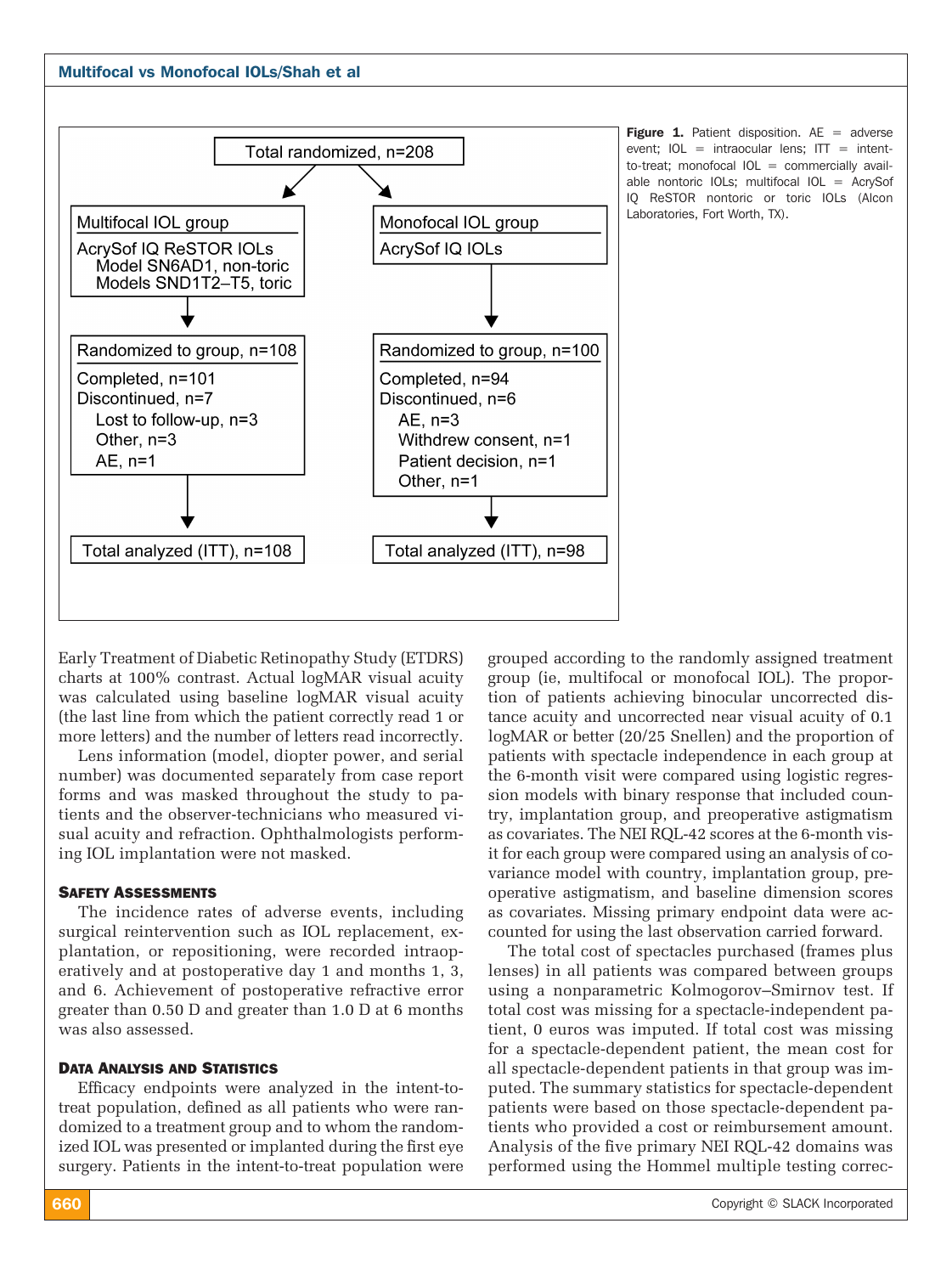| <b>TABLE 1</b><br><b>Patient Demographics, Intent-to-Treat Population</b> |                                |                              |                     |  |
|---------------------------------------------------------------------------|--------------------------------|------------------------------|---------------------|--|
| <b>Characteristic</b>                                                     | Multifocal Group ( $n = 108$ ) | Monofocal Group ( $n = 98$ ) | Total ( $n = 206$ ) |  |
| Mean $\pm$ standard deviation age, years                                  | $70.0 \pm 8.3$                 | $70.8 \pm 7.8$               | $70.4 \pm 8.1$      |  |
| Age category, n (%)                                                       |                                |                              |                     |  |
| 21 to 59 years                                                            | 13(12.0)                       | 7(7.1)                       | 20(9.7)             |  |
| 60 to 69 years                                                            | 40 (37.0)                      | 36(36.7)                     | 76 (36.9)           |  |
| 70 to 79 years                                                            | 40 (37.0)                      | 45 (45.9)                    | 85(41.3)            |  |
| 80 years or older                                                         | 15(13.9)                       | 10(10.2)                     | 25(12.1)            |  |
| Sex, n (%)                                                                |                                |                              |                     |  |
| Male                                                                      | 45 (41.7)                      | 40 (40.8)                    | 85(41.3)            |  |
| Female                                                                    | 63 (58.3)                      | 58 (59.2)                    | 121(58.7)           |  |
| Race, n (%)                                                               |                                |                              |                     |  |
| White                                                                     | 103(95.4)                      | 94 (95.9)                    | 197 (95.6)          |  |
| <b>Black or African American</b>                                          | 1(0.9)                         | 2(2.0)                       | 3(1.5)              |  |
| Asian                                                                     | 3(2.8)                         | 2(2.0)                       | 5(2.4)              |  |
| American Indian or Alaska Native                                          | 1(0.9)                         | $\mathbf{O}$                 | 1(0.5)              |  |

*Monofocal group = commercially available nontoric monofocal intraocular lens group; multifocal group = AcrySof IQ ReSTOR or AcrySof IQ ReSTOR toric intraocular lens (Alcon Laboratories, Fort Worth, TX) group.*

tion procedure. All statistical analyses were performed with two-sided tests at a significance level of 5%.

Safety analyses were assessed in the safety population, defined as all patients randomized to a treatment group who received one or more implanted IOL, and were coded using the Medical Dictionary for Regulatory Activities, version 14.0. Safety analysis was conducted according to the received IOL implantation groups; for patients who received one multifocal IOL and one monofocal IOL, safety analysis was based on the planned implantation group.

## RESULTS

#### **PATIENTS**

A total of 208 patients were randomized (multifocal IOL group,  $n = 108$ ; monofocal IOL group,  $n =$ 100), 195 of whom completed the study (**Figure 1**). The safety and intent-to-treat populations each comprised 206 patients; treatment group sizes between safety and intent-to-treat populations varied because 3 patients who were randomized to receive multifocal lenses received monofocal lenses, and 1 patient who was randomized to receive monofocal lenses received multifocal lenses. However, all patients were eligible for both multifocal and monofocal IOLs and were not informed of their randomization group before surgery. Of the patients who received multifocal lenses, 86 received toric models and 19 received nontoric models. Patient age, sex, and race were similar between treatment groups (**Table 1**).



Figure 2. Percentages of patients who achieved binocular uncorrected distance and binocular uncorrected near visual acuity 0.1 logMAR or better (20/25 Snellen) and percentages of patients who were spectacle free at 6 months postoperatively.  $IOL =$  intraocular lens; monofocal  $IOL =$ commercially available nontoric IOLs; multifocal IOL = AcrySof IQ ReSTOR nontoric or toric IOLs (Alcon Laboratories, Fort Worth, TX).

#### **EFFICACY**

A significantly greater proportion of patients achieved both distance and near binocular uncorrected visual acuity (0.1 logMAR or better [20/25 Snellen] at the 6-month visit) in the multifocal IOL group (45.7%, n = 48/105) compared with the monofocal IOL group  $(2.1\%, n = 2/97; \text{ odds ratio}, 45.9 [95\% \text{ confidence in-}])$ terval, 10.5 to 200.8]; *P* < .0001; **Figure 2**). Uncorrected distance visual acuity of 20/40 or better at 6 months was achieved by 92% of patients in the multifocal IOL group and 97% of patients in the monofocal IOL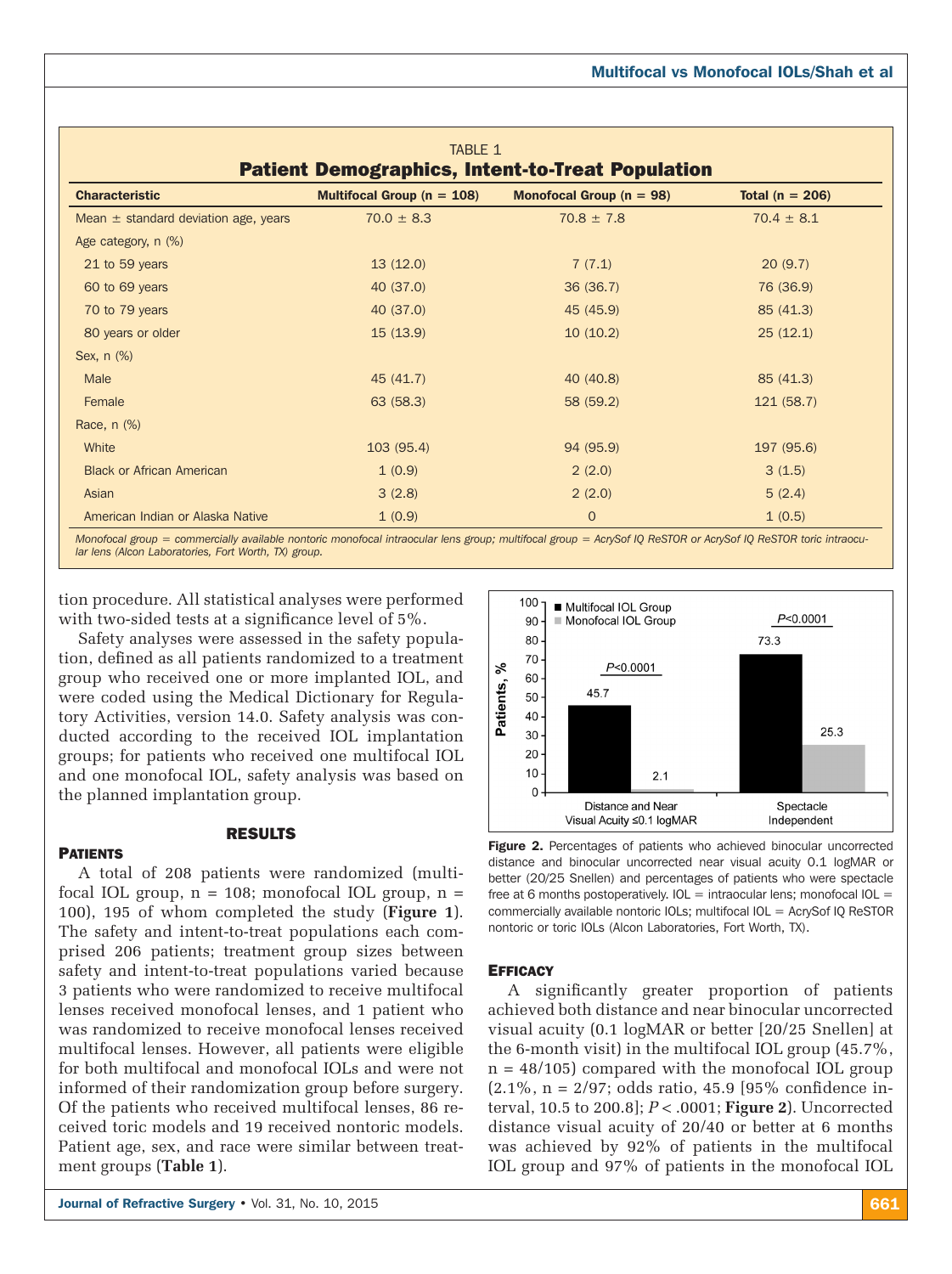|                                       |                                                                |              | TABLE 2                                     |              |              |                   |         |  |
|---------------------------------------|----------------------------------------------------------------|--------------|---------------------------------------------|--------------|--------------|-------------------|---------|--|
| <b>Vision-Related Quality of Life</b> |                                                                |              |                                             |              |              |                   |         |  |
|                                       | Monofocal Group ( $n = 98$ )<br>Multifocal Group ( $n = 108$ ) |              | <b>Between-Group Difference<sup>a</sup></b> |              |              |                   |         |  |
| <b>Characteristic</b>                 | No.                                                            | LS Mean (SE) | No.                                         | LS Mean (SE) | LS Mean (SE) | 95% CI            | P       |  |
| <b>Primary endpoints</b>              |                                                                |              |                                             |              |              |                   |         |  |
| Near vision                           | 100                                                            | 87.6(1.9)    | 93                                          | 83.6(2.0)    | 4.1(2.3)     | $-0.5$ to 8.7     | .2508   |  |
| <b>Activity limitations</b>           | 99                                                             | 95.2(1.4)    | 90                                          | 94.9(1.5)    | 0.3(1.8)     | $-3.2$ to $3.84$  | .8515   |  |
| Dependence on correction              | 99                                                             | 83.7(3.5)    | 92                                          | 46.3(3.7)    | 37.3(4.4)    | 28.7 to 46.0      | < .0001 |  |
| Appearance                            | 98                                                             | 84.5(2.7)    | 90                                          | 76.8 (2.9)   | 7.7(3.4)     | 1.0 to 14.4       | .0998   |  |
| Satisfaction with correction          | 98                                                             | 84.8(2.1)    | 90                                          | 82.4(2.2)    | 2.4(2.6)     | $-2.7$ to $7.5$   | .7040   |  |
| <b>Exploratory endpoints</b>          |                                                                |              |                                             |              |              |                   |         |  |
| Clarity of vision                     | 99                                                             | 83.2(2.2)    | 93                                          | 85.2(2.3)    | $-2.1(2.8)$  | $-7.5$ to 3.4     | .4601   |  |
| <b>Expectations</b>                   | 100                                                            | 69.1 (4.0)   | 93                                          | 54.2(4.3)    | 14.9(5.1)    | 4.8 to 24.9       | .0039   |  |
| Far vision                            | 100                                                            | 85.0(1.8)    | 93                                          | 88.2(1.9)    | $-3.2(2.2)$  | $-7.6$ to $1.1$   | .1436   |  |
| <b>Diurnal fluctuations</b>           | 100                                                            | 85.5(2.6)    | 93                                          | 80.3(2.7)    | 5.1(3.2)     | $-1.3$ to $11.5$  | .1163   |  |
| Glare                                 | 100                                                            | 69.0 (3.1)   | 93                                          | 78.5(3.3)    | $-9.6(3.9)$  | $-17.3$ to $-1.8$ | .0157   |  |
| <b>Symptoms</b>                       | 100                                                            | 82.1(2.0)    | 93                                          | 79.4 (2.1)   | 2.7(2.5)     | $-2.3$ to $7.7$   | .2839   |  |
| Worry                                 | 99                                                             | 76.4 (3.4)   | 92                                          | 74.4 (3.6)   | 2.0(4.2)     | $-6.4$ to $10.4$  | .6400   |  |
| Suboptimal correction                 | 97                                                             | 96.4(1.5)    | 90                                          | 97.8(1.5)    | $-1.4(1.8)$  | $-5.0$ to 2.2     | .4552   |  |

*CI = confidence interval; LS = least squares; monofocal group = commercially available nontoric monofocal intraocular lens group; multifocal group = AcrySof IQ ReSTOR or AcrySof IQ ReSTOR toric intraocular lens (Alcon Laboratories, Fort Worth, TX) group; SE = standard error aMultifocal IOL group score minus monofocal IOL group score.*

group. The number of patients with spectacle independence at 6 months was significantly higher in the multifocal IOL group than in the monofocal IOL group  $(73.3\% \; \text{[}n = 74 \; \text{of} \; 101 \; \text{] vs } 25.3\% \; \text{[}n = 24 \; \text{of} \; 95 \; \text{]}, \; \text{respectively,}$ tively; odds ratio, 10.2 [95% confidence interval, 5.0 to 20.8; *P* < .0001; **Figure 2**). At 6 months, scores on the NEI RQL-42 survey for dependence on correction were significantly better in the multifocal IOL group (least squares mean  $\pm$  standard error, 83.7  $\pm$  3.5) compared with the monofocal IOL group  $(46.3 \pm 3.7; P < .0001)$ . Scores were similar between treatment groups for the domains of near vision, activity limitations, appearance, and satisfaction with correction (**Table 2**).

The total cost of spectacles, the secondary endpoint, was significantly lower in the multifocal IOL group than in the monofocal IOL group  $(P < .0001;$  Kolmogorov– Smirnov test statistic, 0.49; **Table A**, available in the online version of this article). Total spectacle cost among all evaluable patients, including those who were spectacle independent, and in spectacle-dependent patients who reported spectacle cost information, was lower in the multifocal IOL group compared with the monofocal IOL group (**Table A**). The individual costs of lenses and frames were also lower with multifocal versus monofocal IOLs (**Table A**). Long-term costs were not determined.

Among the eight nonprimary NEI RQL-42 dimensions assessed as exploratory endpoints, patient scores for diurnal fluctuations, symptoms, worry, clarity of vision, far vision, and suboptimal correction were similar between groups. Scores (least squares mean ± standard error) for patient expectations were significantly better in the multifocal IOL group  $(69.1 \pm 4.0)$  compared with the monofocal IOL group (54.2 ± 4.3; *P* < .01; **Table 2**). Scores on the glare dimension were significantly better in the monofocal IOL group (78.5  $\pm$  3.3) than in the multifocal IOL group (69.0 ± 3.1) (*P* < .05).

#### **SAFETY**

Treatment-emergent adverse events were reported for 40.6% (43 of 106) of patients in the multifocal IOL group and for 30.0% (30 of 100) of patients in the monofocal IOL group (**Table B**, available in the online version of this article). With the exception of two events (right and left eye) of photophobia reported in 1 patient in the monofocal IOL group, adverse events and serious adverse events were considered to be unrelated to the study devices. Posterior capsule opacification was observed in 5 patients who received multifocal IOLs and in 3 patients who received monofocal IOLs; surgical reintervention (ie, YAG capsulotomy) was required for 3 eyes in the multifocal IOL group. The optic disc edge of the multifocal and monofocal IOLs is identical; thus, the higher frequency of posterior capsule opacity in the multifocal group was not related to its shape.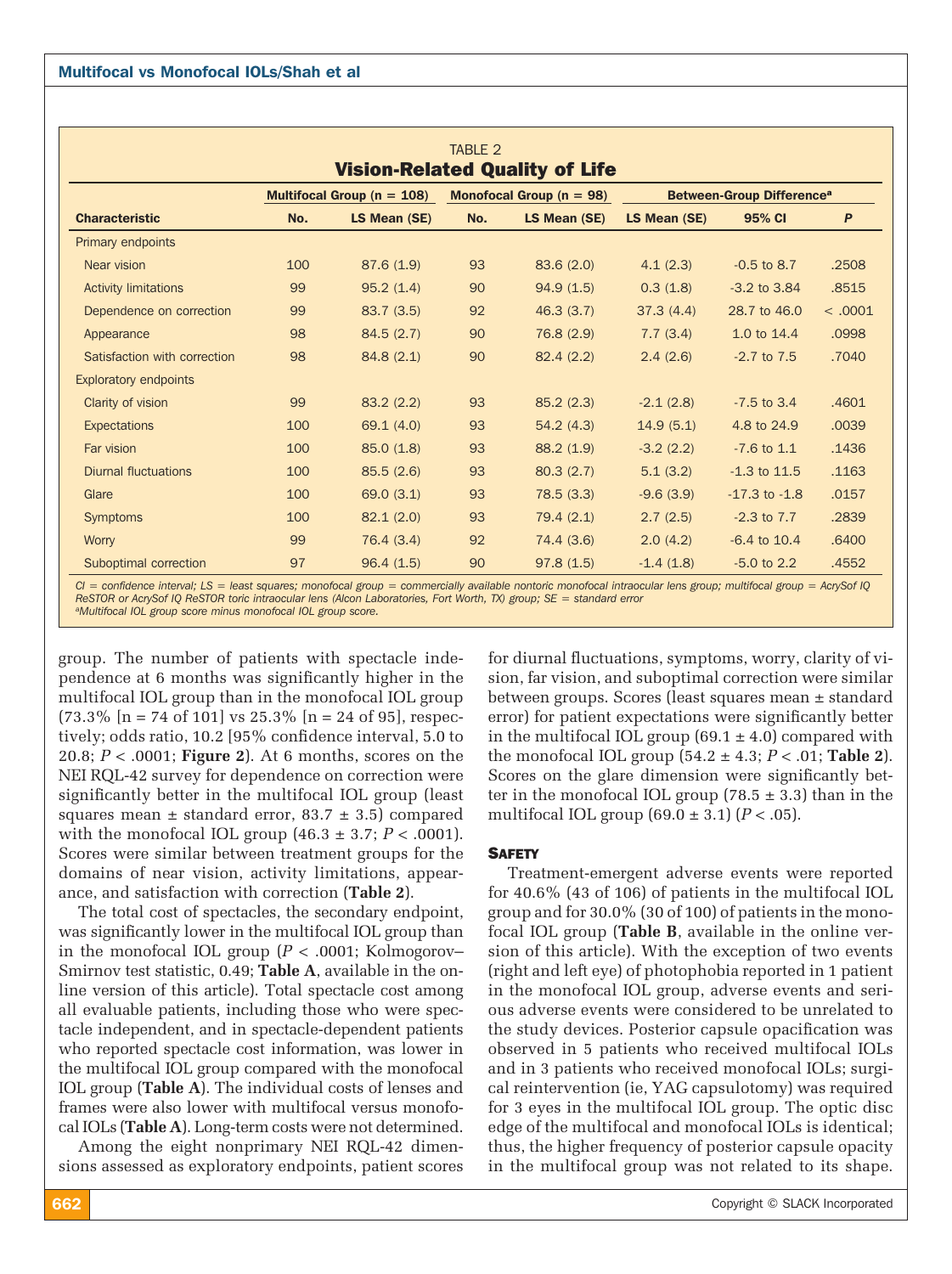Furthermore, rates of posterior capsule opacification were not significantly different between the monofocal and multifocal IOL groups. As described above, selfreported scores for glare were worse in the multifocal IOL group compared with the monofocal group.

At the 6-month visit, 75.5% (160 of 212) of eyes in the multifocal IOL group and 77.7% (153 of 197) of eyes in the monofocal IOL group achieved a refraction outcome within 0.5 D of target refraction. In the multifocal group, 81.1% received toric IOLs (86 of 106). The percentage of eyes within 1.0 D of target refraction was 91.0% and 91.4% for the multifocal and monofocal groups, respectively. Refraction was measured as sphere plus  $(0.5 \times \text{cylinder})$ , with the target being zero.

#### **DISCUSSION**

The standard of care for treatment of cataract involves removal of the crystalline lens and subsequent implantation of a nontoric monofocal IOL. Despite improvements in surgical techniques and outcomes, patients often require multifocal spectacles for near visual acuity and residual astigmatic error after surgery.3 Postoperative dependence on vision correction is one of several factors that contribute to diminished vision-related quality of life after cataract surgery. The goal of this study was to evaluate and compare visual outcomes, spectacle independence, and quality of life among nonastigmatic and astigmatic patients who received AcrySof IQ ReSTOR toric or nontoric multifocal IOLs compared with those who received commercially available monofocal IOLs following bilateral cataract removal.

In this study, both toric and nontoric AcrySof multifocal IOLs were effective and well tolerated. Compared with patients who received bilateral nontoric monofocal IOLs, patients who received either nontoric or toric multifocal IOLs had a significantly higher rate of improved combined uncorrected near and distance visual acuity in both eyes, a significantly higher rate of spectacle independence, and significantly better NEI RQL-42 scores for dependence on correction. There was also a significant difference in postoperative spectacle cost that favored the multifocal IOL group versus the monofocal IOL group. The rates of adverse events and the proportions of patients achieving postoperative spherical equivalent within 0.5 and 1.0 D of target refraction 6 months after surgery and IOL implantation were similar between groups.

The results of the current study are consistent with those of a prospective, 6-month follow-up study of patients in Europe and South America who received bilateral AcrySof aspheric toric or nontoric multifocal IOLs after cataract extraction.13 In that study, patients'

subjective experience, satisfaction, and spectacle freedom were significantly improved with implantation of multifocal IOLs. After 6 months, 90% of patients reported no spectacle dependence, $13$  compared with approximately 73% of patients in the current study. Similarly, multifocal IOLs produced significant improvements in uncorrected visual acuity compared with preoperative levels $13$  and monofocal IOLs, respectively. Our results also demonstrated that predictability of refractive outcome was similar between groups, indicating that the higher rate of postoperative spectacle dependence in patients who received monofocal IOLs could be attributed to a poor ability to focus across a range of distances, whereas patients who received multifocal IOLs had improved vision at far, intermediate, and near distances.

Lower contrast sensitivity and higher incidence of photic phenomena, such as halos and glare, have been reported with multifocal IOLs compared with monofocal IOLs,<sup>3,10</sup> despite good vision over a range of distances and spectacle independence achieved with multifocal IOLs.<sup>14,15</sup> At the 1-year follow-up visit of a randomized prospective clinical trial, halo and glare were reported to be more common with refractive multifocal IOLs compared with diffractive IOLs, and contrast sensitivity in patients with diffractive multifocal IOLs was similar or superior to that in patients who received monofocal IOLs or refractive multifocal IOLs.14 However, similar to the current study, implantation with diffractive multifocal IOLs was associated with greater spectacle independence. The findings of the current study demonstrated significantly higher incidence of glare with multifocal IOLs compared with monofocal IOLs, although the difference was only approximately 14%, suggesting a clinically relevant complication for both groups. Despite the increased glare, patient satisfaction was high in the multifocal IOL group.

Using a combination of clinical observations and modeling, studies conducted in Europe previously showed that patients receiving AcrySof multifocal IOLs achieved higher rates of spectacle independence, and therefore postoperative lower cost burdens, compared with patients who received monofocal IOLs.<sup>7,16</sup> An open-label multicenter study of U.S. patients similarly found that multifocal IOLs lead to higher rates of spectacle independence than monofocal IOLs; this work also estimated a net 14-year cost benefit of nearly \$12,000 (U.S.) with multifocal IOLs compared with  $$155$  with monofocal IOLs.<sup>4</sup> In the current study, the total cost of spectacles was significantly higher in the monofocal IOL group, with costs for lenses alone nearly 75% higher than in the multifocal IOL group.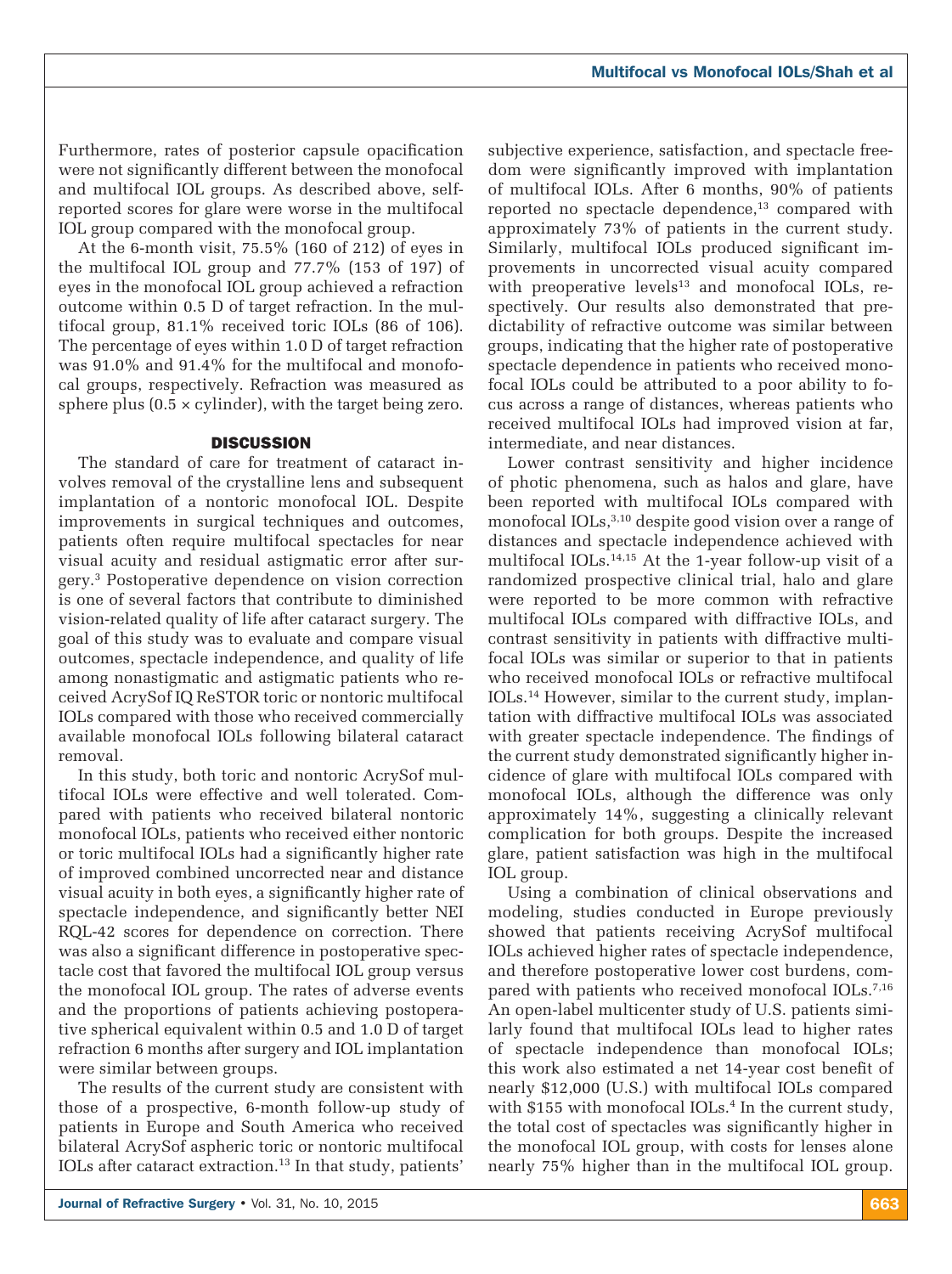This was likely because patients who received monofocal IOLs required higher technology lenses such as bifocals to provide good vision at different distances. Together with the better score in the dimension of dependence on correction in the multifocal IOL group, these data suggest that AcrySof multifocal IOLs could provide a long-term cost benefit for patients after cataract surgery.

Toric IOLs were available to patients with astigmatism receiving multifocal IOLs. At the time of the trial, no computerized devices were available for multifocal toric IOL alignment. In our experience with patients implanted with multifocal toric IOLs, spectacle independence is closely related to IOL alignment. With the availability of newer technologies that optimize alignment and centration of multifocal toric IOLs, post-implantation outcomes may be even better than those observed in the current study. A limitation of this study is the need for a more detailed analysis of efficacy and safety outcomes in patients receiving toric versus nontoric IOLs and in patients receiving multifocal versus monofocal toric IOLs. Patients in the monofocal group received only nontoric IOLs; as such, visual outcomes may have been influenced by uncorrected astigmatism in these patients. However, this influence may have been negligible because uncorrected distance visual acuity of 20/40 or better at 6 months was achieved by 92% of patients receiving multifocal IOLs and by 97% of patients receiving monofocal IOLs. Additionally, cost assessments accounted only for postoperative spectacle costs; the costs associated with premium versus standard IOLs were not addressed. No adjustment was made for multiple testing correction for nonprimary endpoints. In some instances the questionnaires were not reviewed for completeness, which resulted in responses being ambiguous or missing. Methods for dealing with missing data were prespecified in the statistical analysis plan, and data handling conventions were defined to best accommodate instances where more than one response was entered for each question.

Patients with or without astigmatism and who received nontoric or toric AcrySof IQ ReSTOR IOLs following phacoemulsification cataract removal had significantly better visual acuity response rates and better overall vision-related quality of life (eg, spectacle independence, dependence on correction) compared with patients who received nontoric monofocal IOLs. Monofocal IOLs were associated with better patient-reported scores for glare compared with multifocal IOLs; however, scores for patient expectations were significantly better in the multifocal IOL group. Both the multifocal and monofocal IOLs were well tolerated.

#### AUTHOR CONTRIBUTIONS

*Data collection (CP-M, TR, SS, PV); analysis and interpretation of data (CP-M, SS, PV); writing the manuscript (SS); critical revision of the manuscript (CP-M, TR, SS, PV); supervision (CP-M, TR)*

#### REFERENCES

- 1. Congdon N, Vingerling JR, Klein BE, et al. Prevalence of cataract and pseudophakia/aphakia among adults in the United States. *Arch Ophthalmol.* 2004;122:487-494.
- 2. Lundstrom M, Barry P, Henry Y, Rosen P, Stenevi U. Evidencebased guidelines for cataract surgery: guidelines based on data in the European Registry of Quality Outcomes for Cataract and Refractive Surgery database. *J Cataract Refract Surg.* 2012;38:1086-1093.
- 3. Calladine D, Evans JR, Shah S, Leyland M. Multifocal versus monofocal intraocular lenses after cataract extraction. *Cochrane Database Syst Rev.* 2012;9:CD003169.
- 4. Maxwell WA, Waycaster CR, D'Souza AO, Meissner BL, Hileman K. A United States cost-benefit comparison of an apodized, diffractive, presbyopia-correcting, multifocal intraocular lens and a conventional monofocal lens. *J Cataract Refract Surg.* 2008;34:1855-1861.
- 5. Rubenstein JB, Raciti M. Approaches to corneal astigmatism in cataract surgery. *Curr Opin Ophthalmol.* 2013;24:30-34.
- 6. Alio JL, Plaza-Puche AB, Pinero DP, Amparo F, Rodriguez-Pratz JL, Avala MJ. Quality of life evaluation after implantation of 2 multifocal intraocular lens models and a monofocal model. *J Cataract Refract Surg.* 2011;37:638-648.
- 7. de Vries NE, Laurendeau C, Lafuma A, Berdeaux G, Nuijts RM. Lifetime costs and effectiveness of ReSTOR compared with a monofocal IOL and Array-SA40 in the Netherlands. *Eye (Lond).* 2010;24:663-672.
- 8. Fisher BL. Presbyopia-correcting intraocular lenses in cataract surgery—a focus on ReSTOR® intraocular lenses. *US Ophthalmic Review.* 2011;4:44-48.
- 9. Ji J, Huang X, Fan X, Luo M. Visual performance of Acrysof Re-STOR compared with a monofocal intraocular lens following implantation in cataract surgery. *Exp Ther Med.* 2013;5:277-281.
- 10. Peng C, Zhao J, Ma L, Qu B, Sun Q, Zhang J. Optical performance after bilateral implantation of apodized aspheric diffractive multifocal intraocular lenses with +3.00-D addition power. *Acta Ophthalmol.* 2012;90:e586-e593.
- 11. Hays RD, Mangione CM, Ellwein L, Linblad AS, Spritzer KL, McDonnell PJ. Psychometric properties of the National Eye Institute-Refractive Error Quality of Life instrument. *Ophthalmology.* 2003;110:2292-2301.
- 12. McAlinden C, Skiadaresi E, Moore J, Pesudovs K. Subscale assessment of the NEI-RQL-42 questionnaire with Rasch analysis. *Invest Ophthalmol Vis Sci.* 2011;52:5685-5694.
- 13. Knorz MC, Rincon JL, Suarez E, et al. Subjective outcomes after bilateral implantation of an apodized diffractive +3.0 D multifocal toric IOL in a prospective clinical study. *J Refract Surg.* 2013;29:762-767.
- 14. Cillino S, Casuccio A, Di Pace F, et al. One-year outcomes with new-generation multifocal intraocular lenses. *Ophthalmology.* 2008;115:1508-1516.
- 15. Cochener B, Lafuma A, Khoshnood B, Courouve L, Berdeaux G. Comparison of outcomes with multifocal intraocular lenses: a meta-analysis. *Clin Ophthalmol.* 2011;5:45-56.
- 16. Lafuma A, Berdeaux G. Modelling lifetime cost consequences of ReSTOR in cataract surgery in four European countries. *BMC Ophthalmol.* 2008;8:12.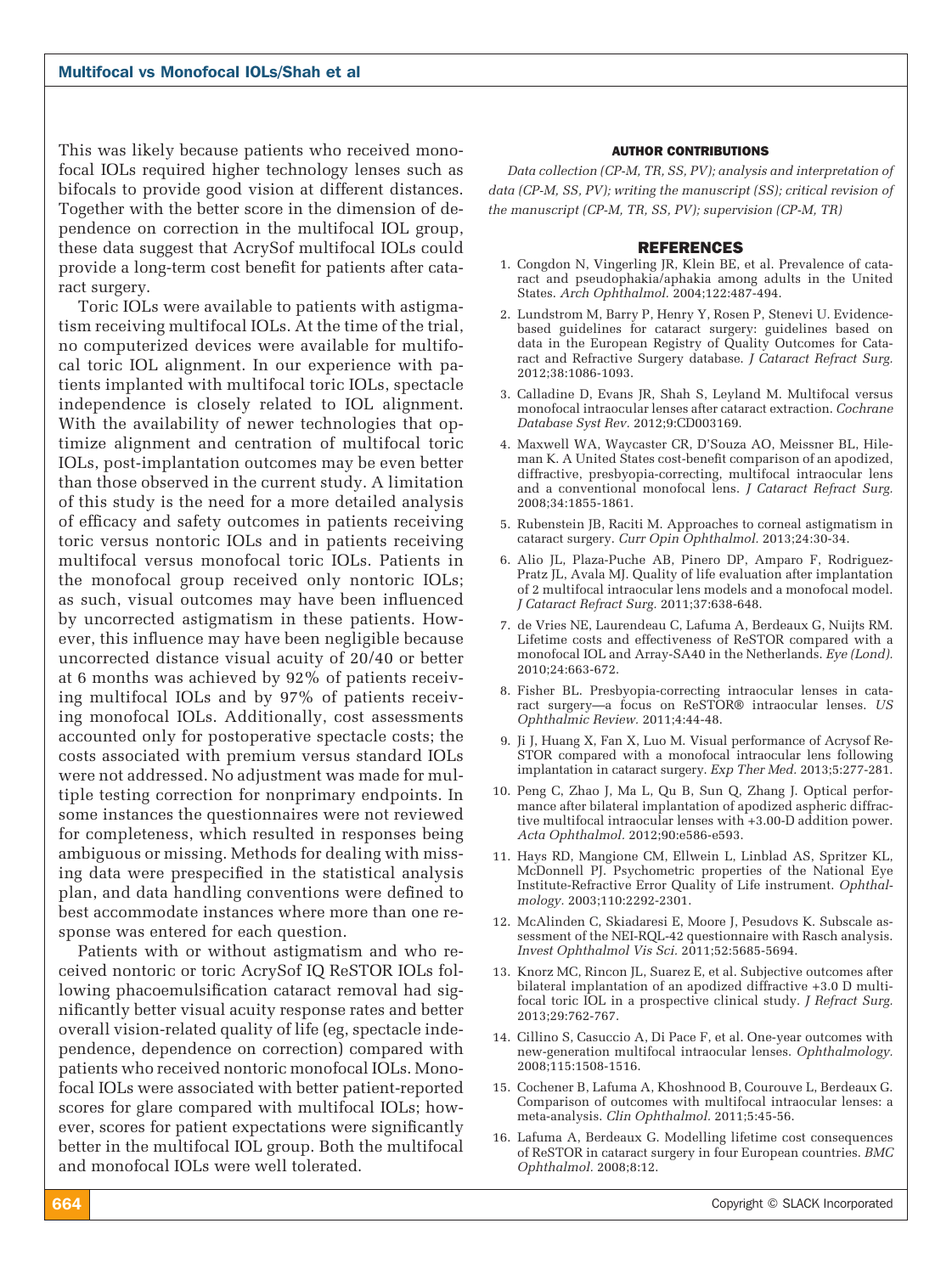| Cost (Euros)                               | Monofocal Group ( $n = 98$ ) | Multifocal Group ( $n = 108$ ) |  |
|--------------------------------------------|------------------------------|--------------------------------|--|
| Total cost of spectacles (lenses + frames) |                              |                                |  |
| All patients                               |                              |                                |  |
| No.                                        | 101                          | 95                             |  |
| Mean $\pm$ standard deviation              | $151.50 \pm 236.84$          | $40.12 \pm 111.80$             |  |
| Median                                     | 85.73                        | 0.00                           |  |
| Spectacle-dependent patients <sup>a</sup>  |                              |                                |  |
| No.                                        | 55                           | 19                             |  |
| Mean $\pm$ standard deviation              | $224.41 \pm 276.86$          | $178.36 \pm 203.99$            |  |
| Median                                     | 117.95                       | 96.00                          |  |
| Lenses <sup>a</sup>                        |                              |                                |  |
| No.                                        | 32                           | 13                             |  |
| Mean $\pm$ standard deviation              | $267.21 \pm 258.26$          | $154.42 \pm 170.13$            |  |
| <b>Median</b>                              | 170.00                       | 90.00                          |  |
| Frames <sup>a</sup>                        |                              |                                |  |
| No.                                        | 27                           | 10                             |  |
| Mean $\pm$ standard deviation              | $74.35 \pm 84.79$            | $66.59 \pm 103.70$             |  |
| <b>Median</b>                              | 45.00                        | 25.25                          |  |

*Monofocal group = commercially available nontoric monofocal intraocular lens group; multifocal group = AcrySof IQ ReSTOR or AcrySof IQ ReSTOR toric intraocular lens (Alcon Laboratories, Fort Worth, TX) group aData reflect patients who reported cost information.*